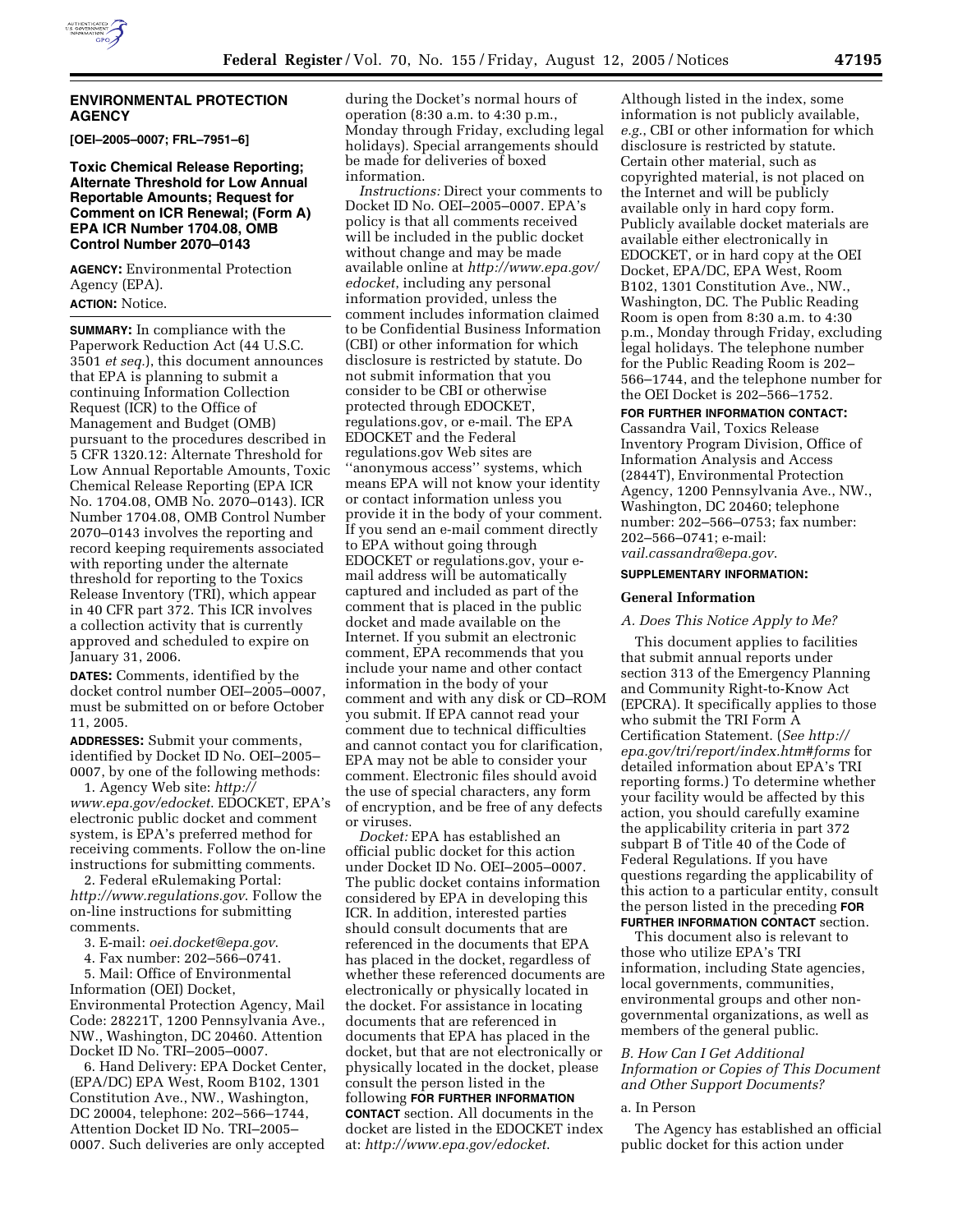Docket ID No. OEI–2005–0007. The official public docket consists of the documents specifically referenced in this action, any public comments received, and other information related to this action. Although a part of this official docket, the public docket does not include Confidential Business Information (CBI) or other information whose disclosure is restricted by statute. The official public docket is the collection of materials that is available for public viewing at the OEI Docket in the EPA Docket Center, (EPA/DC) EPA West, Room B102, 1301 Constitution Ave., NW., Washington, DC. The EPA Docket Center Public Reading Room is open from 8:30 a.m. to 4:30 p.m., Monday through Friday, excluding legal holidays. The telephone number for the Public Reading Room is (202) 566–1744, and the telephone number for the OEI Docket is (202) 566–1752.

#### b. Electronic Availability

An electronic version of the public docket is available through EPA's electronic public docket and comment system, EPA Dockets. You may use EPA Dockets at *http://www.epa.gov/edocket/* to submit or view public comments, access the index listing of the contents of the official public dockets, and access those documents in the public docket that are available electronically. Once in the system, select either ''quick search or advanced search,'' then key in the appropriate docket identification number (*i.e.*, OEI–2005–0007). Electronic copies of the ICR and the proposed Form A are available at this site. An electronic copy of the existing Form A and instructions for its completion are available at *http:// www.epa.gov/tri/report/ index.htm#forms*. The new Form A differs from the existing one in that certain changes were promulgated relating to the form in the Forms Modification Rule (70 FR 39931). These changes eliminated certain fields from the Form A.

Public comments submitted on computer disks that are mailed or delivered to the docket will be transferred to EPA's electronic public docket. Public comments that are mailed or delivered to the Docket will be scanned and placed in EPA's electronic public docket. Where practical, physical objects will be photographed, and the photograph will be placed in EPA's electronic public docket along with a brief description written by the docket staff.

For additional information about EPA's electronic public docket visit EPA Dockets online at *http://www.epa.gov/*

*edocket/* or *see* 67 FR 38102, May 31, 2002.

#### *C. How and to Whom Do I Submit Comments?*

1. *Tips for Preparing Your Comments*. When submitting comments, remember to:

Identify the notices/rulemaking by docket number and other identifying information (subject heading, **Federal Register** date and page number).

a. Follow directions—The agency may ask you to respond to specific questions or organize comments by referencing a Code of Federal Regulations (CFR) part or section number.

b. Explain why you agree or disagree; suggest alternatives and substitute language for your requested changes.

c. Describe any assumptions and provide any technical information and/ or data that you used.

d. If you estimate potential costs or burdens, explain how you arrived at your estimate in sufficient detail to allow for it to be reproduced.

e. Provide specific examples to illustrate your concerns, and suggest alternatives.

f. Explain your views as clearly as possible.

g. Make sure to submit your comments by the comment period deadline identified.

2. *Submitting CBI*. Do not submit information that you consider to be CBI electronically through EPA's electronic public docket or by e-mail. Commenters wishing to submit proprietary information for consideration must clearly distinguish such information from other comments and clearly label it as CBI. Send submissions containing such proprietary information directly to the following address only, and not to the public docket, to ensure that proprietary information is not inadvertently placed in the docket: Attention: OEI Document Control Officer, Mail Code: 2822T, U.S. EPA, 1200 Pennsylvania Ave., NW., Washington, DC 20460. You may claim information that you submit to EPA as CBI by marking any part or all of that information as CBI (if you submit CBI on disk or CD ROM, mark the outside of the disk or CD ROM as CBI and then identify electronically within the disk or CD ROM the specific information that is CBI). EPA will disclose information claimed as CBI only to the extent allowed by the procedures set forth in 40 CFR part 2.

In addition to one complete version of the comment that includes any information claimed as CBI, a copy of the comment that does not contain the information claimed as CBI must be

submitted for inclusion in the public docket and EPA's electronic public docket. If you submit the copy that does not contain CBI on disk or CD ROM, mark the outside of the disk or CD ROM clearly that it does not contain CBI. Information not marked as CBI will be included in the public docket and EPA's electronic public docket without prior notice. If you have any questions about CBI or the procedures for claiming CBI, please consult the person identified in the **FOR FURTHER INFORMATION CONTACT** section.

#### *D. What Information Is EPA Particularly Interested in?*

Pursuant to section 3506(c)(2)(a) of the Paperwork Reduction Act (PRA), EPA specifically solicits comments and information to enable it to:

(i) Evaluate whether the proposed collection of information is necessary for the proper performance of the functions of the Agency, including whether the information will have practical utility;

(ii) Evaluate the accuracy of the Agency's estimate of the burden of the proposed collection of information, including the validity of the methodology and assumptions used;

(iii) Enhance the quality, utility, and clarity of the information to be collected; and

(iv) Minimize the burden of the collection of information on those who are to respond, including through the use of appropriate automated electronic, mechanical, or other technological collection techniques or other forms of information technology, *e.g.*, permitting electronic submission of responses.

## *E. To What Information Collection Activity or ICR Does This Notice Apply?*

EPA is seeking comments on the following ICR, as well as the Agency's intention to renew the corresponding OMB approval, which is currently scheduled to expire on January 31, 2006.

*Title:* Toxic Chemical Release Reporting; Alternate Threshold for Low Annual Reportable Amounts; Request for Comment on ICR Renewal.

*Abstract:* EPCRA section 313 requires certain facilities manufacturing, processing, or otherwise using certain toxic chemicals in excess of specified threshold quantities to report their environmental releases of such chemicals annually. Each such facility must file a separate report for each such chemical.

In accordance with the authority in EPCRA, EPA has established an alternate threshold for those facilities with low amounts of a listed toxic